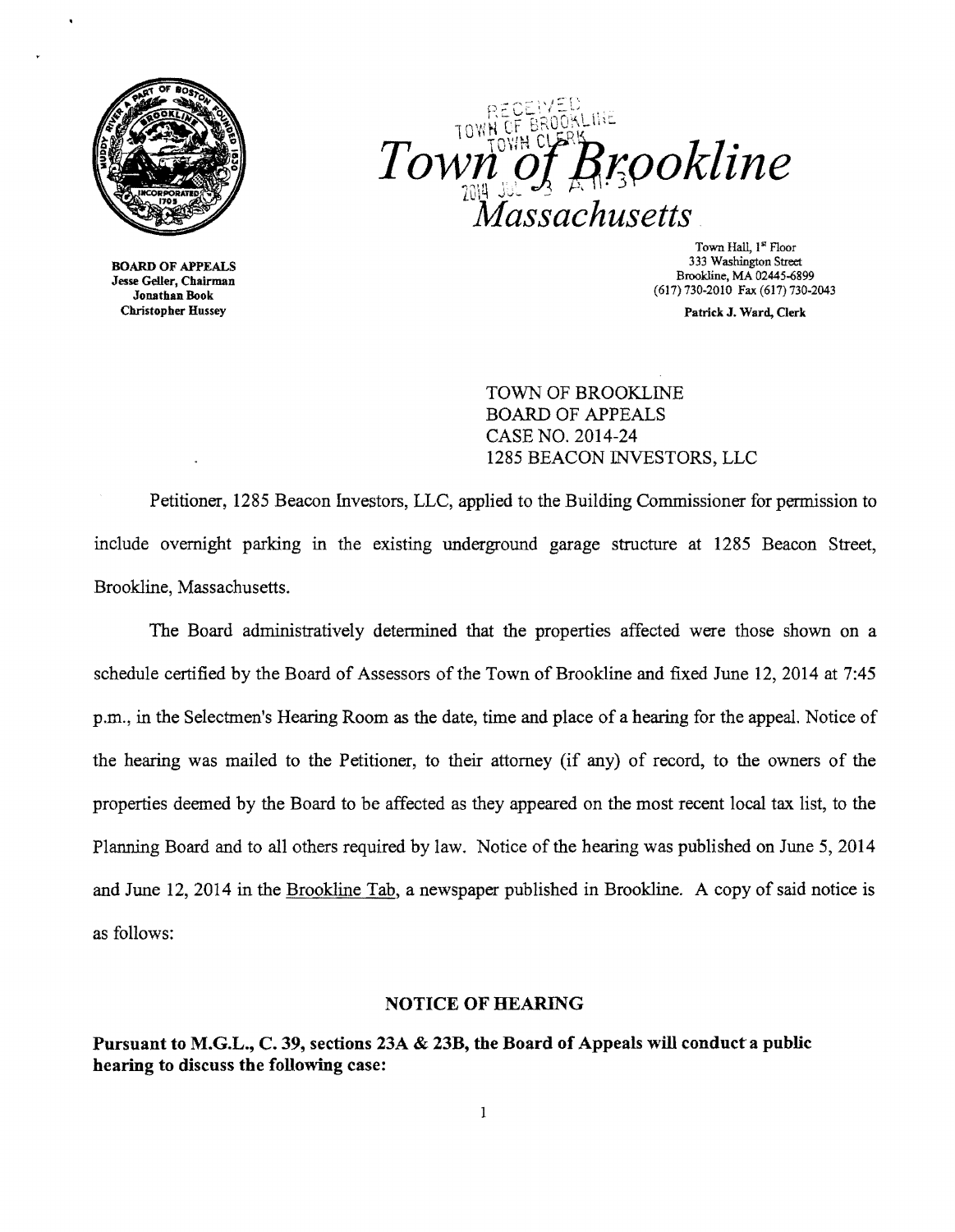Petitioner: 1285 BEACON STREET LLC, C/O ROBERT SCHLAGER, MANAGER Owner: 1285 BEACON STREET LLC Location of Premises: 1285 BEACON STREET Date of Hearing: JUNE 12, 2014 Time of Hearing: 7:45 PM Place of Hearing: SELECTMEN'S 6<sup>TH</sup> FLOOR CONFERENCE ROOM

A public hearing will be held for a variance and/or a special pennit from

- 1. Section 4.07: Table of Use Regulations, Use #22a
- 2. Section 6.02.1.c: Off Street Parking Space Regulations
- 3. Modifications to BOA Case #030035 January 22, 2004; BOA Case #050012 February 17,2005; and BOA Case #070048 - November 13,2007 as necessary.

## ofthe Zoning By-Law to ADD OVERNIGHT PARKING TO EXISTING PARKING LOT FOR ABUTTING RESIDENCES at 1285 BEACON STREET. Said Premises is located in a G 1.75CC (General Business) Business District.

*Hearings once opened, may be continued by the Chair to a date and time certain. No further notice will be mailed to abutters or advertised in the TAB. Questions regarding whether a hearing has been*  continued, or the date and time of any hearing may be directed to the Office of the Town Clerk at 617-*730-2007 or check the meeting calendar at:www.brooklinema.gov.* 

The Town of Brookline does not discriminate on the basis of disability in admission to, access to, or *operations ofits programs, services or activities. Individuals who need auxiliary aids for effective communication in programs and services of the Town of Brookline are invited to make their needs known to Robert Sneirson, Town of Brookline, 11 Pierce Street, Brookline, MA 02445. Telephone: (617) 730-2328; TDD (617)-730-2327; or email at rsneirson@brooklinema.gov.* 

## Jesse Geller Jonathan Book Christopher Hussey

At the time and place specified in the notice, this Board held a public hearing. Present at the hearing was Chairman Mark G. Zuroff, and Board Members Christopher Hussey and Johanna Schneider. The case was presented by the attorney for the Petitioner, Robert L. Allen, Jr., Law Office of Robert L. Allen, Jr. LLP, 300 Washington Street, Second Floor, Brookline, Massachusetts 02445. Also in attendance was Robert Schlager, a representative of the Petitioner 1285 Beacon Investors, LLC.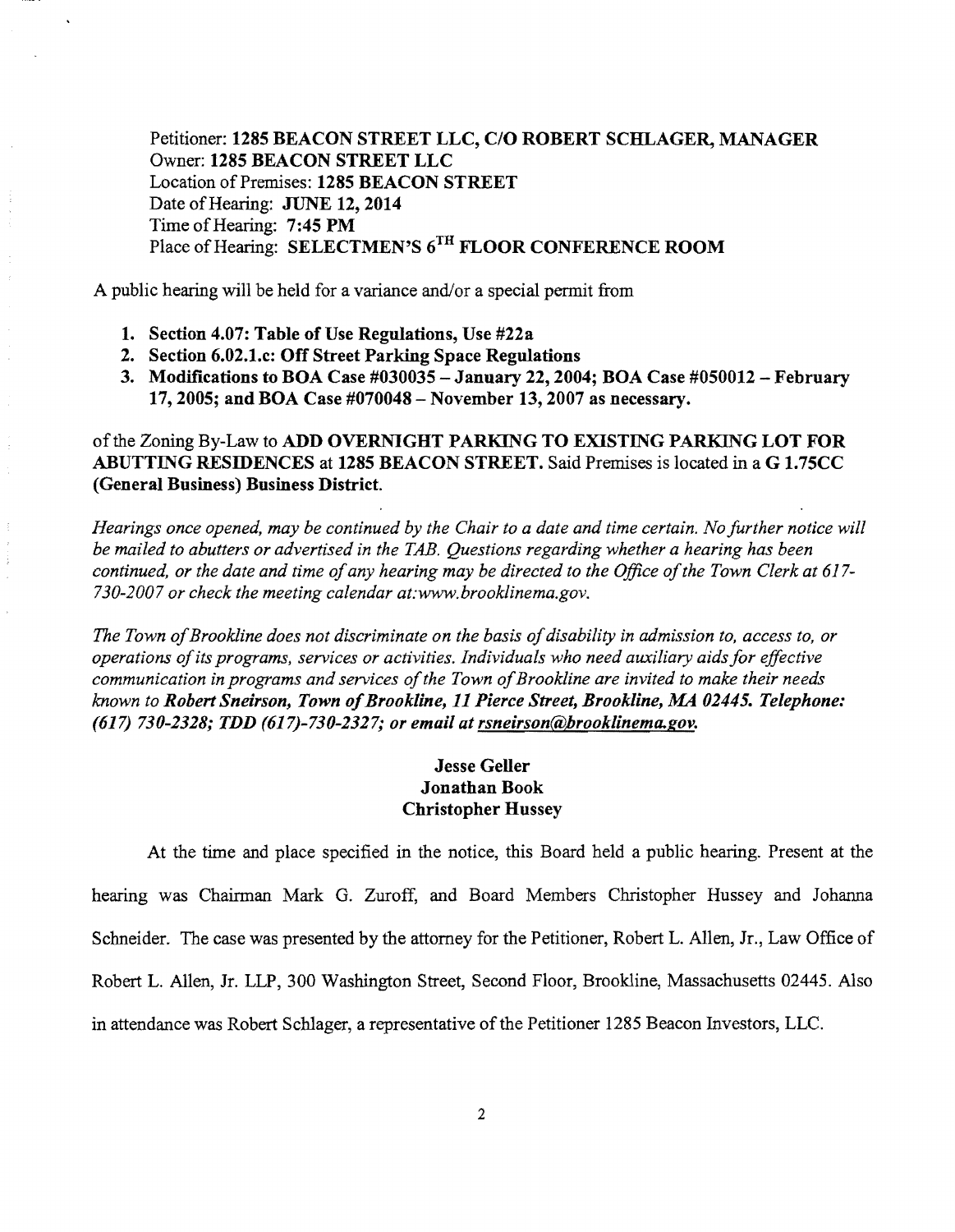Chainnan Mark G. Zuroff called the hearing to order at 7:45 p.m. Attorney Allen stated that the Petitioner proposes to add twenty-two (22) overnight residential parking spaces in the existing underground garage.

Attorney Allen presented to the Board a background of the Petitioner and the property, stating the following: 1285 Beacon Street is located at the comer of Beacon and Charles Street. Attorney Allen stated that the property recently changed ownership, but the two-story building still includes a health club and fitness center and a vacant retail space. Attorney Allen stated that since 2004, the Board of Appeals has granted relief on six occasions: in 2004, the Board of Appeals approved construction of a retail building with a single use over 10,000 square feet; in 2005, the Board of Appeals approved use of the second floor as a health club and later that year, granted an extension to construct a two-story retail building with underground parking; then in 2007, the Board of Appeals approved dual use of the underground parking for two years, with the option to renew; and finally in 2011, the Board of Appeals approved overnight residential parking. Attorney Allen stated there is a demand for overnight parking from neighboring residents, specifically due to harsh weather conditions.

 $\hat{\boldsymbol{\beta}}$  $\frac{1}{3}$  $\frac{\epsilon}{\epsilon}$ 

 $\frac{1}{2}$ 

Attorney Allen stated that there are currently forty-nine (49) parking spaces in the two-story underground parking lot. Attorney Allen stated that the original proposal included twenty-eight (28) overnight parking spaces, however, the Petitioner agreed to reduce the number to twenty-two (22) overnight parking spaces pursuant to comments made at the Planning Board hearing. Attorney Allen stated that the proposed hours for overnight parking will be from 7 p.m. to 8 a.m., seven days a week.

Finally, Attorney Allen discussed relief under **Sections 4.07 and 6.02.1.c** of the Zoning By-Law where a special permit is required under **Section 9.05** of the Zoning By-Law. As for **Section 9.05**, (1) the specific site is an appropriate location because the proposed use is consistent with other commercial parking spaces in Coolidge Comer, the dual use will provide income for the property, and provide much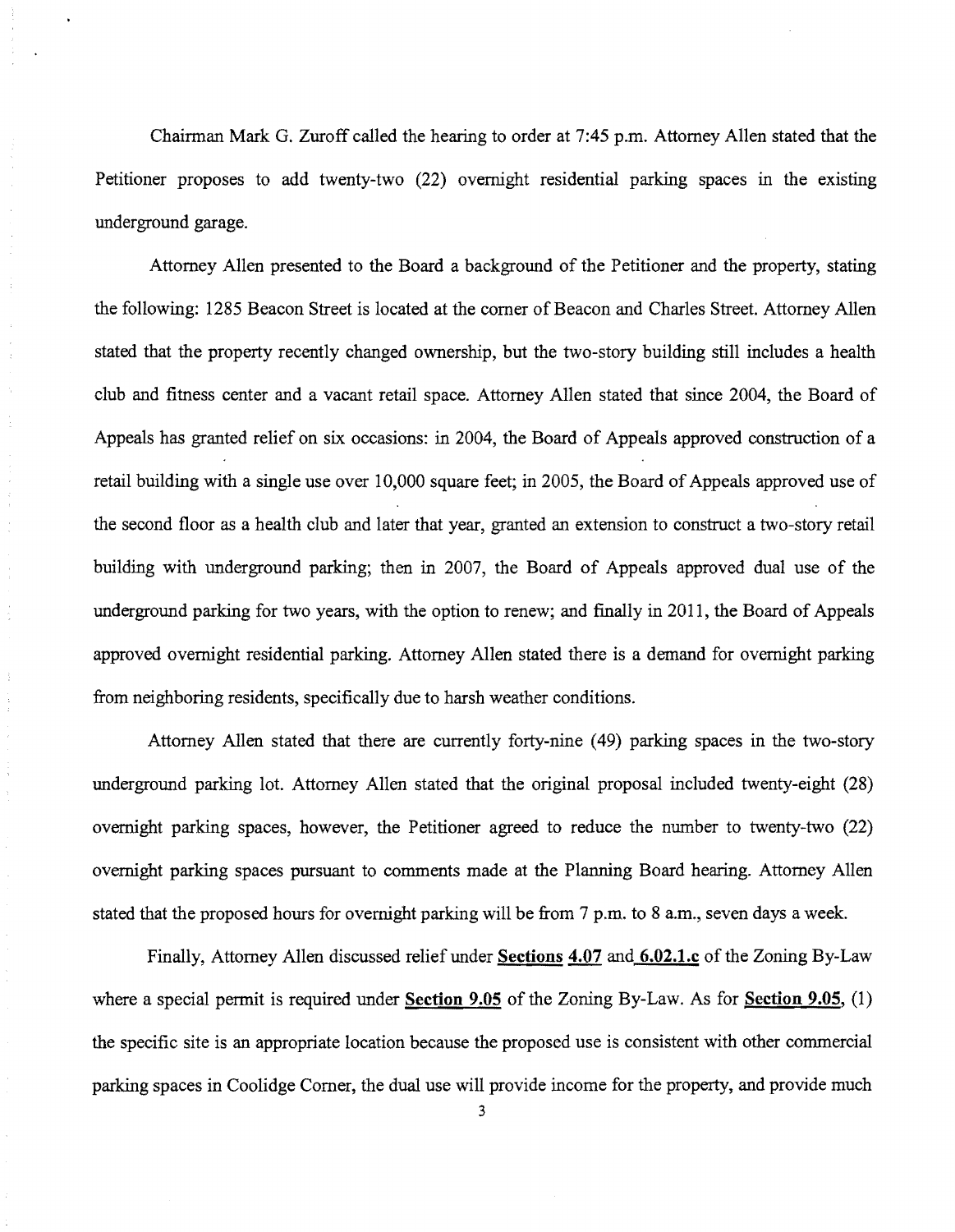needed parking for residents in the area; (2) there will be no adverse effect on the neighborhood because the proposal will not affect the current use of the property, and the main tenant, Bodyscapes, is in support of overnight parking; (3) no nuisance or serious hazard to vehicles or pedestrians exists because the overnight parking will provide off-street parking during the evening hours; (4) adequate and appropriate facilities will be provided for the proper operation and proposed use; and (5) the development will have no effect on the supply on housing available for low and moderate income people.

÷,  $\tilde{\boldsymbol{\zeta}}$  $\frac{1}{\epsilon}$  $\tilde{\mathbf{g}}_i$ 

> Zoning Board of Appeals Chairman Zuroff asked the Petitioner to describe the egress of the garage. Mr. Schlager stated that there is access from Charles Street and when vehicles exit the garage, there will be a buzzer that alarms pedestrians when cars will exit the garage. Chairman Zuroff also asked whether the Petitioner will have a towing contract. Mr. Schlager stated that there will be a towing contract. Chairman Zuroff asked about the current use of the parking garage. Mr. Schlager stated that currently the garage is only used during the day for Bodyscapes' employees and customers.

> Zoning Board of Appeals Member Schneider asked whether the existing parking for Bodyscapes' customers will conflict with overnight parking. Mr. Schleger stated that the plan is to phase the overnight parking by leasing 6-10 parking spaces initially and determining whether the lessees are complying with overnight parking hours.

> Zoning Board of Appeals Chairman Zuroff asked if there was anyone present who wished to speak in favor of this application. Attorney Scott Gladstone, on behalf of the main tenant, Bodyscapes, at 1285 Beacon Street, withdrew a previously filed objection to the Petitioner's proposal and now expressed his support for the proposal with the conditions and modifications recommended by the Planning Board.

> > 4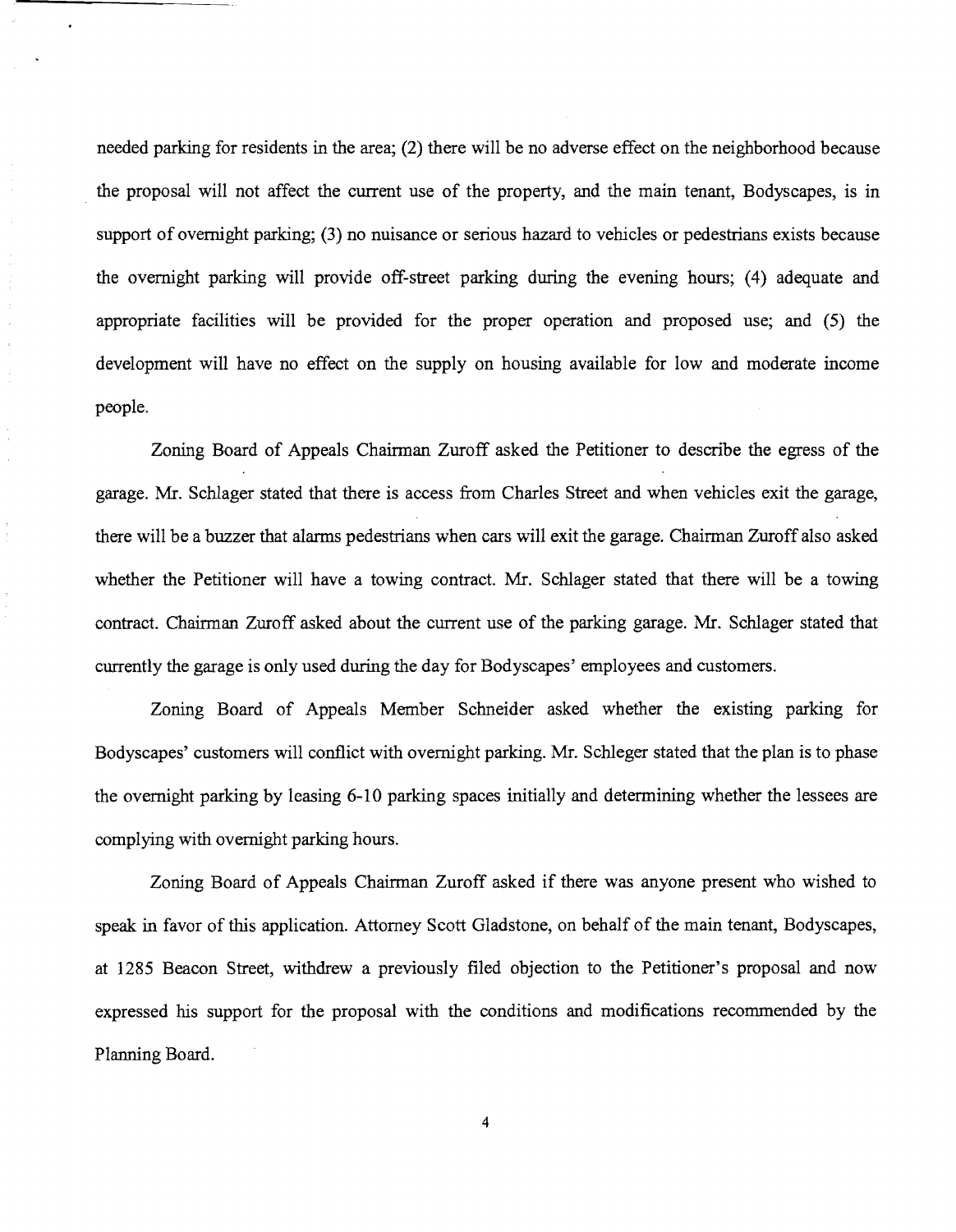Zoning Board of Appeals Chairman Zuroff asked if there was anyone present who wished to

speak in opposition to this application. No one spoke in opposition.

Timothy Richard, Planner for the Town of Brookline, delivered the findings of the Planning

Board:

## FINDINGS:

- 1. **Section 4.07: Table of Use Regulations, Use #22a**  Not Applicable
- 2. **Section 6.02.1.c** Off-Street Parking Space Regulations (Dual Use Parking) A special permit is required for dual use parking. The number of spaces in a common parking facility for two or more uses may be reduced below the sum of the spaces required for each use individually if it can be demonstrated to the Board of Appeals that the hours or days of peak parking need for the uses are so different that a lower total will provide adequately for all uses served by the facility.
- **3. Modification of BOA Case #2003-0035, January 22, 2004 and BOA Case #2005-0012, February 17, 2005, and Case #2013-0076 as necessary.**

Mr. Richard stated that the Board is not opposed to the proposal to allow for 28 overnight

parking spaces at 1285 Beacon Street. Mr. Richard stated that the Board is typically supportive of

proposals for overnight parking in garages to meet the needs of parking in the neighborhood because of

the overnight on-street parking ban in Brookline. Mr. Richard stated that the applicant and tenants of the

building have agreed to reduce the number of overnight parking spots to 22, which the Board finds to be

a reasonable concession. Therefore, Mr. Richard stated should the Board of Appeals finds that the

applicant meets the requirements for a special permit, the Planning Board recommends 22 spaces for

overnight parking with the following conditions:

- 1. Prior to the initiation of shared parking, the applicant shall submit a final parking lot plan showing the specific spots designated for overnight parking, subject to the review and approval of the Assistant Director of Regulatory Planning.
- 2. Ovemight leased parking to residential neighbors shall be limited to 22 spaces in the garage and to the hours of 7 p.m. to 8 a.m., seven days a week. If it becomes apparent that there is not adequate parking for users of the building, this number shall be reduced accordingly.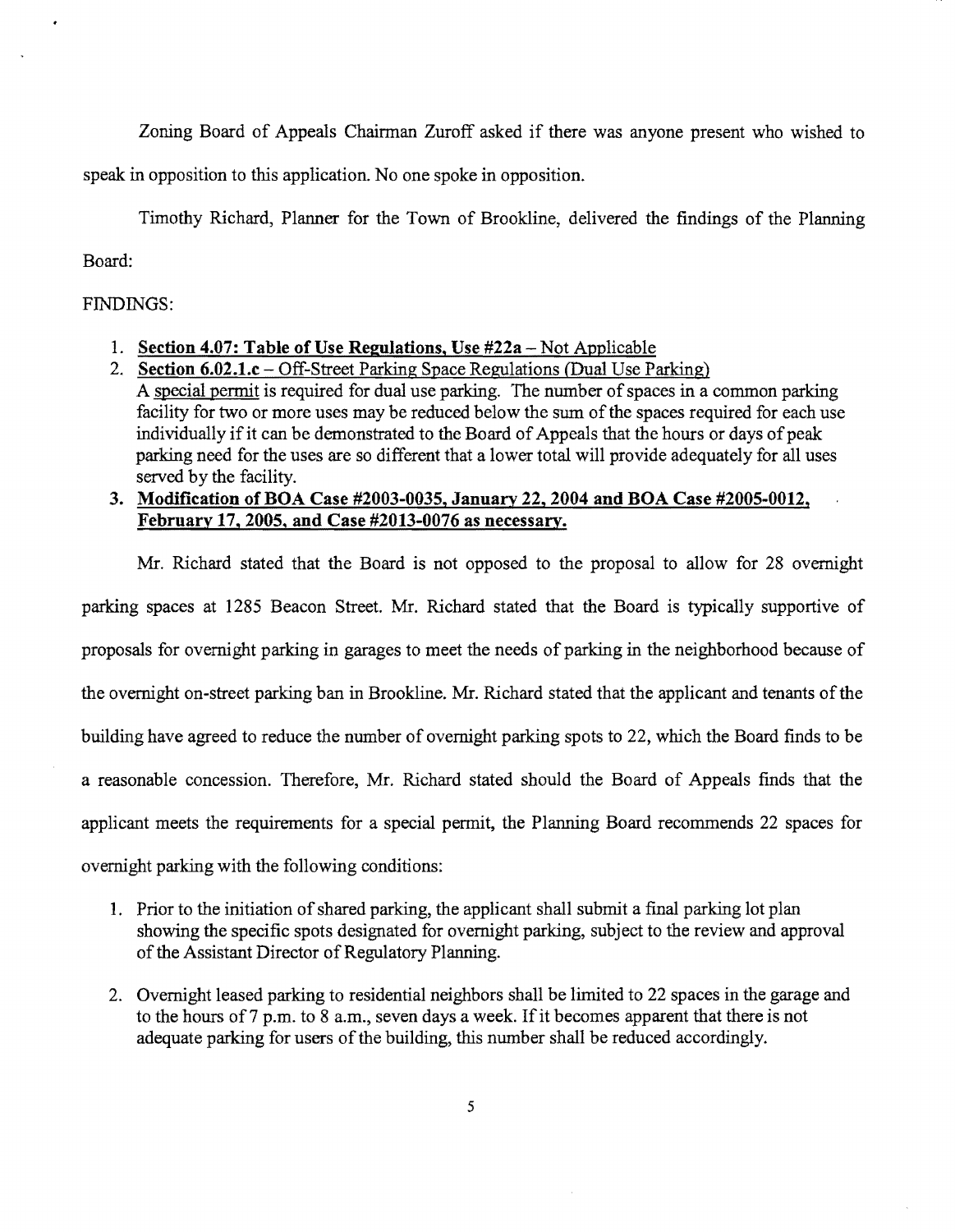The Chairman then called upon Michael Yanovitch, Chief Building Inspector, to deliver the comments of the Building Department. Chief Building Inspector Michael Yanovitch, stated that the Building Department had no objections to the relief sought under this application. Mr. Yanovitch stated that **Section 4.07: Table of Use Regulations, Use #22a** of the Zoning By-Laws should be taken into consideration because there will be an additional use to the property, which will include overnight residential parking. Chairman Zuroff agreed that Section 4.07: Table of Use Regulations, Use #22a was applicable and will be considered for relief.

In deliberation, Zoning Board of Appeals Member Johanna Schneider stated that she was in support of the relief requested and agreed with Mr. Yanovitch that relief for **Section 4.07: Table of Use Regulations, Use #22a** was applicable. Zoning Board of Appeals Member Hussey stated support for the relief. Zoning Board of Appeals Chairman Zuroff stated that he was in support of the relief requested.

The Board then detennined, by unanimous vote that the requirements for a special pennit for **Section 4.07, Use #22 and Section 6.02.1.c** were met and that Modification of BOA Case #2003-0035, January 22, 2004 and BOA Case #2005-0012, February 17, 2005, and Case #2013-0076 was necessary. The Board made the following specific findings pursuant to said **Section 9.05:** 

- a. The specific site is an appropriate location for such a use, structure, or condition.
- b. The use as developed will not adversely affect the neighborhood.
- c. There will be no nuisance or serious hazard to vehicles or pedestrians.
- d. Adequate and appropriate facilities will be provided for the proper operation of the proposed use.

Accordingly, the Board voted unanimously to grant the requested relief subject to the following conditions:

1. Prior to the initiation of shared parking, the applicant shall submit a final parking lot **plan showing the specific spots designated for overnight parking, subject to the review and approval of the Assistant Director of Regulatory Planning.**